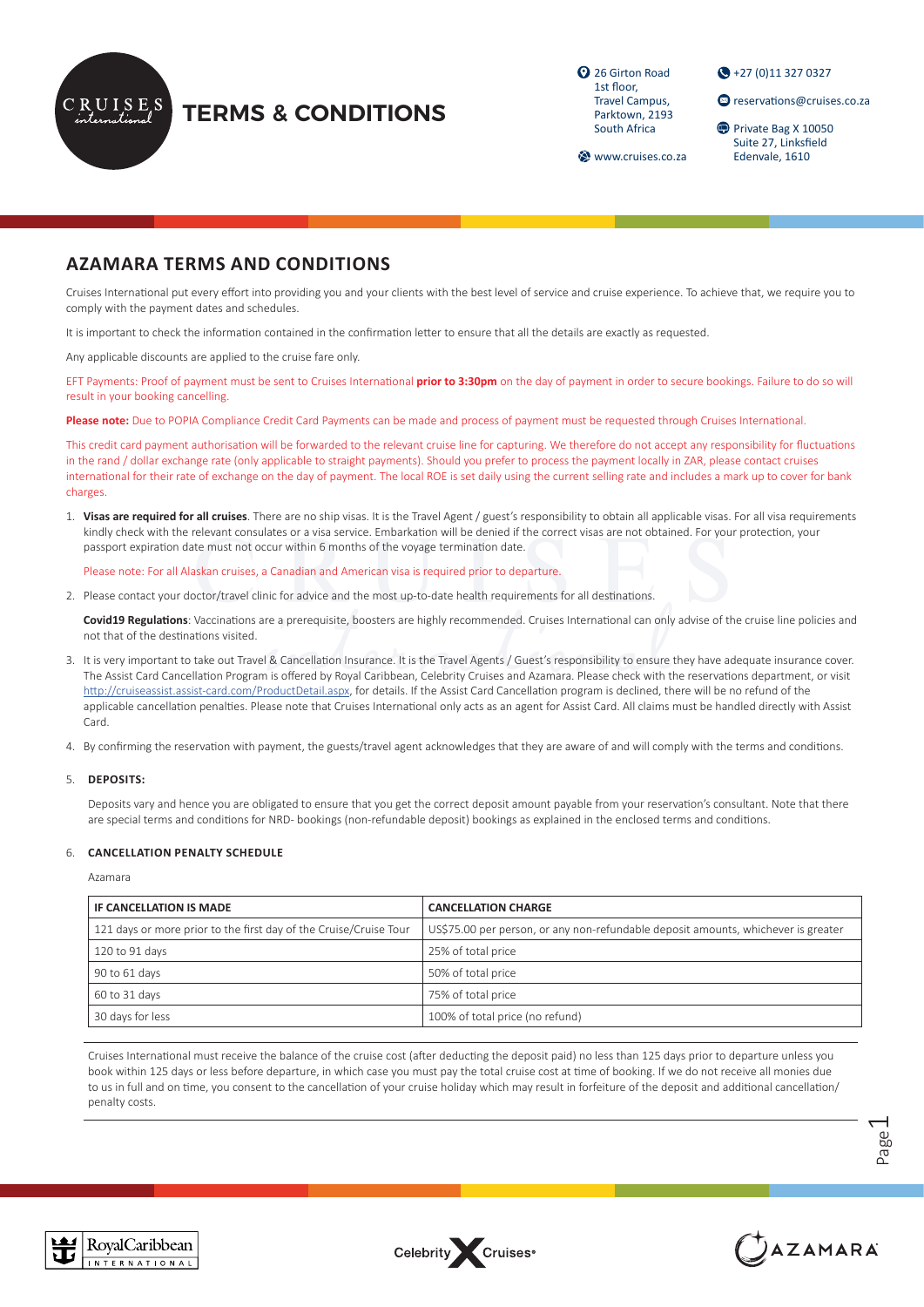| Changes to Bookings within Cancellation Charge Period | Not permitted. (Any sail date changes made to bookings within cancellation period via an<br>exception will carry forward the penalties from the prior sail date). |
|-------------------------------------------------------|-------------------------------------------------------------------------------------------------------------------------------------------------------------------|
| Hotel Cancellations                                   | 30-8 days prior to departure = 50% of the package cost and no refunds made for no-shows                                                                           |
| Cruise Tour Cancellation Charges                      | Cancellation charges are assessed based on days prior to the start of the cruise tour<br>package. Terms & Conditions vary by brand by product.                    |

#### 7. **PLEASE ENSURE THAT FIRST AND LAST NAMES ARE AS PER PASSPORT AT TIME OF BOOKING.**

Names are due at the time of booking. Name changes can be made to all but one of the original names listed on the booking. Name changes are not permitted on code red sailings. Please make sure you are aware of whether your booking is a code red sailing at the time of booking.

## 8. **ONLINE REGISTRATION AND CHECK-IN ARE NECESSARY**

Please follow the online instructions:

For Azamara reservations, visit [www.azamara.com](https://www.azamara.com/)

#### **DOCUMENTS WILL NOT BE RELEASED WITHOUT THE ONLINE CHECK-IN BEING COMPLETED**

- 9. The minimum age for infants is 6 months, as of the date of sailing and 12 months, as of the date of sailing for Transatlantic, Transpacific, Hawaii, selected South American cruises and other selected cruises.
- 10. No person under 21 may sail on any cruise holiday or have a stateroom on his or her own unless accompanied by a parent, guardian or authorized person who is over the age of 21, except for minors sailing with their parents or legal guardians in adjacent staterooms.
- 11. A stateroom can be booked by married couples whose minimum age is 18 (proof of marriage is required at time of booking).
- 12. Gratuities are compulsory but can either be prepaid or paid on board the ship.
- 13. Shore excursions can be pre-booked at [https://www.azamara.com](https://www.azamara.com/). If you would like Cruises International to make the reservations, a service fee of R100 per booking per excursion will be applied.
- 14. Guests who will enter their 24th week of pregnancy by the beginning of, or at any time during their cruise holiday will not be allowed to cruise.
- 15. Open seating times for dining in the Main Restaurant. Dining times may vary according to ship and itinerary. Please request your preferred seating and table size at the time of booking. We cannot accept any bookings which are conditional on your preferred seating being or becoming available before departure. If you cancel because your preferred seating is not available, normal cancellation charges will apply. Seating requests cannot be guaranteed.
- 16. Kosher meals must be ordered at least 80 days in advance for European/South American sailings and 40 days in advance for Caribbean sailings.
- 17. All prices are quoted in US Dollars. For local payments, the SA Rand prices are calculated daily based on a foreign exchange rate as determined by Cruises International in their sole discretion. The rate may include a premium on the bank rate for, among other factors, the risk of fluctuations, bank and merchant fees. Until final payment is received, any outstanding portion of the booking cost is subject to currency fluctuation.
- 18. A cruise cost will only be guaranteed once a deposit has been received by Cruises International (Proof of payment is required) and before the option expiration date.

#### 19. **PAYMENT OPTIONS:**

**Credit Card** – charged directly to the respective cruise line or charged by Cruises International in ZAR. (Completed and signed credit card form with front and back of the credit card).

**Electronic Funds Transfer** – payment into Cruises International's locally held Bidvest Bank account (a copy must be sent to Cruises International in order for the booking to be secured).

**Telegraphic Transfer** – payment into the respective cruise line's bank account (copy of the SWIFT required to secure the booking).

**Refunds** – Credit card payment made in US\$ direct to the cruise line will be refunded at the ROE of the bank on the day of refund and will be to the credit card used for payment. If payment was made to Cruises International via EFT, the amount refunded will be the amount received in rands irrespective of rate of exchange fluctuation.

## **PAYMENTS ON ESPRESSO**

Payment schedules for deposit and final payments on Espresso are not applicable to South Africa. The agent takes full responsibility of ensuring that they adhere to the Cruises International payment schedule.

**Once payment is made on Espresso**, please notify Cruises International by sending the booking details to [reservations@cruises.co.za](mailto:reservations%40cruises.co.za?subject=) **Future Cruise Credit redemptions made on Espresso** are regarded as a payment by the cruise line.

- 20. Please ensure that your arrival flight is booked at least 5 hours prior to sailing and your departure flight is booked at least 5 hours after the ship arrives into the port.
- 21. A 'Guarantee' (GTY) booking means you may book a stateroom of a guaranteed minimum category type on your chosen ship. The exact location of the stateroom on the ship will be allocated at the discretion of the cruise line and at any time up until checking in at the port. Once your GTY stateroom has been allocated to you, we are unable to accept any changes requested. You are 'guaranteed' the minimum category of stateroom we agree to offer at the time of booking. A benefit of a GTY stateroom is that you may receive an upgrade at no extra charge (this is at the discretion of the cruise line)